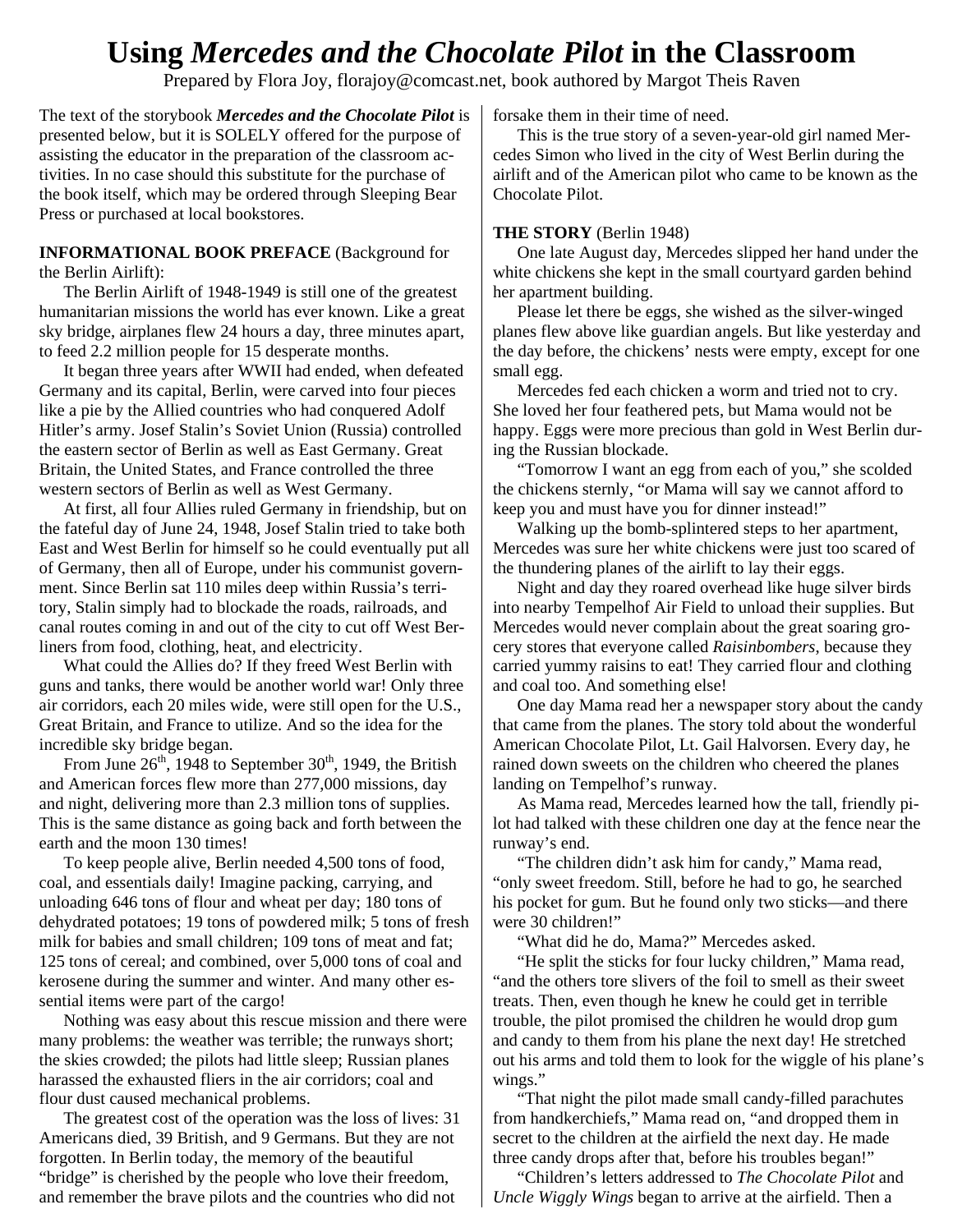candy bar almost hit a reporter on his head, and the colonel in charge at Tempelhof read about the pilot's secret in the newspaper! He was caught!"

"Did the colonel yell at him?" Mercedes cringed, but Mama laughed and said, "Only a little, then he shook his hand and told him to 'keep dropping and keep him informed!' "

"But won't he run out of candy?" Mercedes asked anxiously, but Mama laughed again.

"People from all over America now send the pilot handkerchiefs for parachutes, and so much candy that it fills two large railroad boxcars!"

Mercedes heaved a sigh of relief. "May I go catch some candy at Tempelhof too, Mama?" she asked hopefully.

"Not by yourself, liebchen," Frau Simon warned quickly, "the streets are too dangerous with soldiers and rubble everywhere. But I promise to take you to the airfield soon to see the Chocolate Pilot," she said hugging Mercedes close to her.

Mercedes smelled the smoky scent that still lingered in Mama's blue dress from the time when the bombs had fallen during the war. She knew Mama cried quietly at night for Papa, who hadn't come back from the fighting.

"Don't worry, Mama, I'll stay close when we go," she said. "I'll even walk with my toes in your shadow...except when I run for our candy," she added happily.

A few weeks later, as Mama promised, Mercedes stood at the airfield fence with the other hopeful children. Above her, thundering planes dropped out of the clouds, shaking the ground at her feet. Then a great cheer came up from the children when they spotted the wiggle of the Chocolate Pilot's wings! Suddenly, many small white parachutes floated down like marshmallow clouds!

Mercedes ran excitedly with the other children, with her hands stretched high to capture the prize in the sky. But at the very last second, a large boy nearby reached up a little higher and grabbed the parachute drifting toward her!

And oh, the look in his eyes as he bit into the silky, smooth chocolate! It was all Mercedes could think about the whole sad way home.

That night, listening to the sound of the planes' engines above her home, Mercedes wiped at tears. If only she had caught the chocolate it wouldn't matter if the chickens laid eggs. The candy would make her and Mama so happy! But what could she do?

Then Mercedes remembered from the newspaper that children wrote letters to the Chocolate Pilot. With the moon as her lamp, she got out of bed to write one too. Carefully, as she had learned in school, she penned:

## *Dear Chocolate Pilot,*

*"We live near the airfield at Tempelhof, and our chickens think your airplanes are chicken hawks so they become frightened when you fly over to land. They run in shelter and some moult with no more eggs from them. It is a big problem for us. We need the eggs. But when you fly over the garden and see the white chickens, please drop some candy there and all will be ok. I don't care if you scare them."* 

# *Your little friend, Mercedes*

Frau Simon mailed Mercedes' letter the next day, quietly keeping the thought behind her lips that such a busy pilot

didn't have time to make every child's dream come true.

But Mercedes now waited in the garden with the white chickens every day, wishing on each angel-plane above, for her candy to fall from the sky.

Returning to Rhein-Main Air Force Base in Frankfurt, where he slept and ate between his three round-trip flights into Berlin each day, Lt. Gail Halvorsen put down a handful of letters on his cot. It was late October. For months now, children's letters with crayon-colored drawings arrived for him from all over Berlin. Each week, the many letters were translated by two German secretaries and given to Lt. Halvorsen. A few got his personal reply. But all the letters touched his heart—some even made Lt. Halvorsen laugh 'til he cried.

A nine-year-old boy, Peter Zimmerman, wrote the Chocolate Pilot that his legs were too short to run fast for the candy, so he drew him a map to his house and instructed:

*"Fly along the big canal...at the second bridge, turn right...I live in the bombed-out house on the corner. I'll be in the backyard every day at 2 p.m. Drop it there."* 

Lt. Halvorsen tried to find Peter's house from the sky, but when he couldn't, he boxed up candy bars and gum and sent them to Peter's address by West Berlin Post—but not before he'd heard from Peter again saying, "No chocolate yet! You're a pilot. I gave you a map! How did you guys win the war, anyway?"

Now on this late October day, Lt. Halvorsen quietly opened today's letters. One by one he read them. Then he lingered over a letter from a little girl with white chickens in her courtyard garden. He smiled and laughed and fought back a tear as he read: *We need the eggs. But when you fly over the garden and see the white chickens, please drop some candy there and all will be ok...Your little friend, Mercedes.*

Lt. Halvorsen softly rubbed his head. His little friend's sweet hope was as fragile as the eggs and as precious to him as the white chickens were to her. But would he ever find the garden with the chickens? Even with Peter's map, he couldn't find his yard by the canal.

As October days passed into November, a thick, soupy fog began to blanket Berlin's sky. Walking home with Mama, Mercedes prayed the pilots would be safe today. She prayed, too, that the fog would lift so the Chocolate Pilot could find her chickens in the yard at last.

No candy had rained down yet—maybe he had stopped looking for the chickens!

PLEASE don't forget me, Mercedes whispered to the white sky above.

Frau Simon saw the troubled look on Mercedes' face. She squeezed her little hand with love, but said nothing.

But once inside their apartment at 15 Hahnelstrasse, Frau Simon couldn't wait to give Mercedes the surprise that had come for her earlier that day. It was a package mailed from Tempelhof Air Field, all neatly wrapped in brown paper and tied with string. Quickly, Mercedes tore into the package.

As she opened the box, the sweet smell of candy spread thick as jam through the room.

Chocolate bars! Packs of white and green mint gum! Pink bubble gum too! And Life Saver rolls, colored like the rainbow! Her Chocolate Pilot had found her at last!

Mercedes saw Mama blinking back happy tears. She gave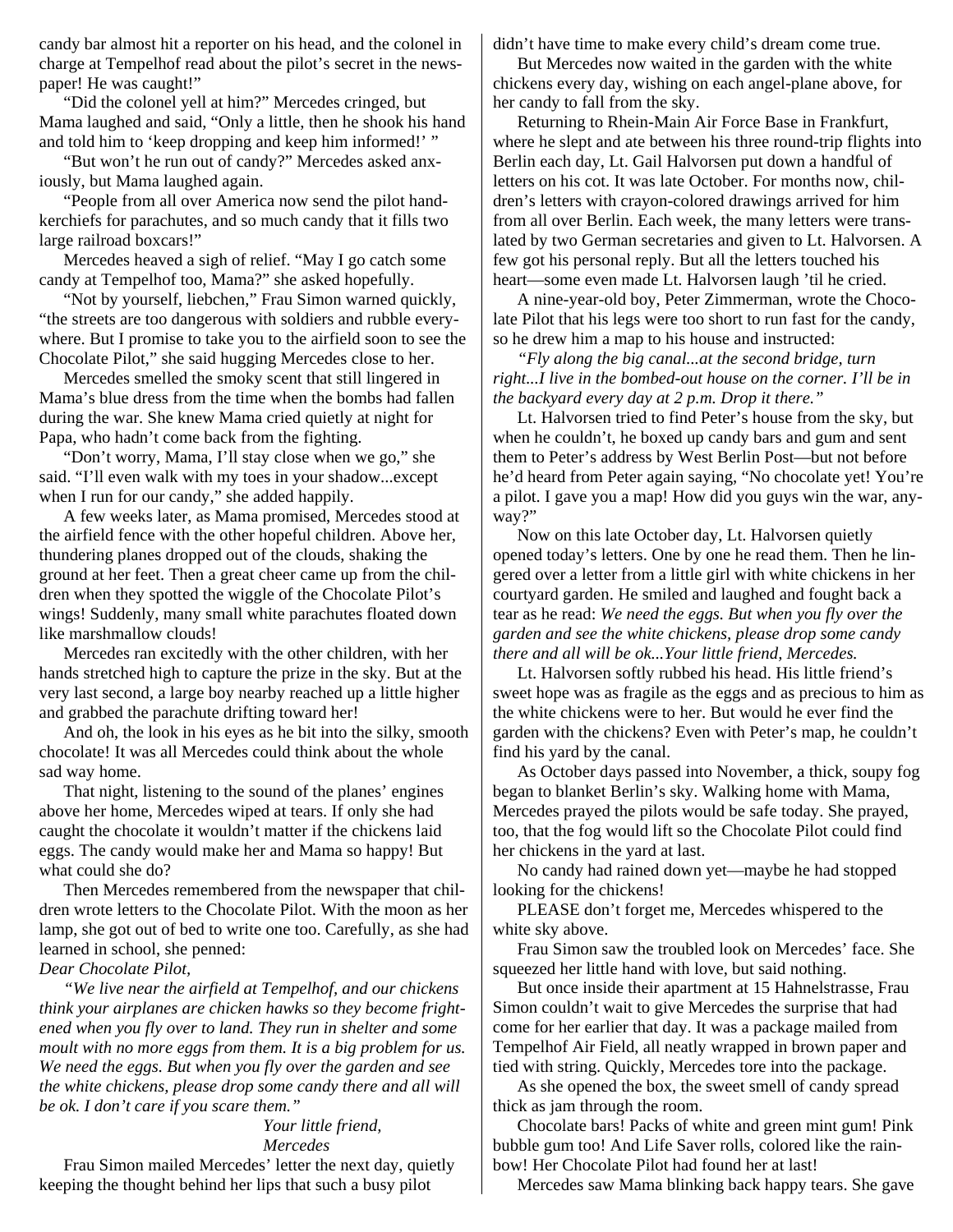her a thick chocolate bar to eat, and chose a creamy bar with nuts and caramel nougat for herself.

She slipped off its wrapper and peeled back the silver foil. Little by little, she bit into the dark sweetness, letting the smooth taste melt away on her tongue. With each silky bite, she closed her eyes for a second as if she had just tasted heaven.

Inside the box was a letter for Mercedes: *"Meine liebe Mercedes (My dear Mercedes), Frankfurt, den 4 Nov. 48* 

*"Thank you for your small letter. Not every day I fly over your home, but surely often. I didn't know that in Hahnelstrasse there lived such a nice little girl. If I could fly a few rounds over Friedenau, I surely would find the garden with the white chickens, but for this there is not enough time. I hope that through what is with this letter, I give you a little joy."* 

> *Dein Shokoladenonkel, (Your Chocolate Uncle) Gail Halvorsen*

The memory of this day would stay with her for the rest of her life.

A few months later in January of 1949, Lt. Halvorsen thought of little Mercedes and Peter Zimmerman and all the children in Berlin as he flew out of Tempelhof for the very last time. It didn't seem possible that his seven-month tour of duty in the Berlin Airlift had ended. He was sad to go, but as the clouds parted toward America he smiled, knowing his candy drops to the children would go on with the help of trusted pilot friends.

What Lt. Halvorsen didn't know that day, was that his story in Berlin wasn't over....

#### **EPILOGUE**

In 1970, 22 years later, Colonel Gail S. Halvorsen, the Chocolate Pilot, returned to Berlin with his wife and five children. Now *he* was the new colonel in charge at Tempelhof and the U.S. Air Force representative to Berlin!

One night in 1972, Col. Halvorsen accepted a dinner invitation from a Berlin couple whom he had never met. A young mother of two boys greeted him warmly at an old apartment building near Tempelhof Air Field. The young woman was also a pilot.

From her china cabinet where she kept her treasures, she took out a letter. "Please read this," she said to Col. Halvorsen. The letter began: "Mein liebe Mercedes."

"I ate the candy little by little," Mercedes' smile quivered as her eyes welled with tears of love and gratitude, "but I will keep the letter forever."

Mercedes showed Col. Halvorsen the window where she had watched the planes and showed him the yard below where the white chickens had once lived. Then she tried to tell him how much his gift had meant to her.

Col. Halvorsen's eyes misted over. Oh, yes, he knew! But how could he tell Mercedes the joy that had come to him from the two sticks of gum? He'd seen a World War go by, and a Cold War begin, but he'd always found in the children's eyes the hope for a better tomorrow. No, he couldn't explain, so he penned a wish for Mercedes on his original letter that was dated: *22 SEPT 1972:* 

#### *Dear Mercedes and family!*

*I am very happy to greet you and your wonderful family after 24 years. I wish you the best future possible—with many sweet things to come!* 

#### *Gail Halvorsen*

For many years, Mercedes kept the letter in her china cabinet, and each time he visited her, Col. Halvorsen left a new message of friendship on it.

The letter, still Mercedes' most previous possession, is now kept in a bank vault, and is only brought out when her beloved Chocolate Pilot comes to visit once more.

But every day when Mercedes walks under the skies of a free Berlin, the sweet memory of his gift still soars in her heart like the great silver planes of hope.

#### **ABOUT THE CANDY DROPS**

Lt. Halvorsen's wonderful *Operation Little Vittles*, as the candy drops came to be called, grew into a worldwide mission of love. The people of Chicopee, Massachusetts, hearing about Gail's work on the radio, took up his cause. Using an old fire station as the center for Little Vittles, leaders organized local businesses and 22 schools to supply: 11,000 yards of ribbons, 2,000 sheets for chutes; 3,000 handkerchiefs; and 18 tons of candy and gum. At peak production, 800 pounds of candy-tied parachutes were shipped to Rhein-Main every other day!

By January 1949, when Lt. Gail Halvorsen left Berlin, he'd flown 126 airlift missions and in all, during the 15 months of the blockade, Gail and his squadron dropped more than 250,000 candy-loaded parachutes, more than 20 tons of chocolate and gum to Berlin's 100,000 children, such as his beloved Mercedes.

In 1974, Colonel Gail S. Halvorsen retired from the U.S. Air Force after 31 years of service and many, many humanitarian honors. Today, Gail divides his time between a ranch in Utah and a home in Arizona, and still makes candy drops to children all over the world. During his many visits to Berlin, he has rained down candy to the children and grandchildren of the original Berliners at the fence. He has flown candy to refugee camps in Bosnia in 1994 and in 1999 to Camp Hope, the U.S.-built shelter for Albanians fleeing from Kosovo. Gail has also rained his sky-candy on his own 24 grandchildren, and to the four children of Mercedes and her husband, Peter Wild.

# **WEBSITES WITH EDUCATIONAL CONNECTIONS FOR THIS BOOK:**

www.gale.com/pdf/TeachersGuides/MercedesGuide.pdf (a 19-page teacher's guide with activities ready to use)

www.cherylsigmon.com/pdf/Books-with-Class-Chocolate-Pilot.pdf (3-pages of activities)

http://www.txla.org/groups/tba/nomnotes/raven.html (several different bits of information)

http://www.peepandthebigwideworld.com/activities/makepara.html (1-page how to make parachutes)

http://library.thinkquest.org/04apr/00065/picturebooks.htm (picture books of World War II)

http://www.konnections.com/airlift/candy.htm (information about the Candy Bomber)

http://www.nmcap.org/PA/NM-Newsletters/Nov2005WgNews.pdf (newspaper article about a current candy drop)

(Flora Joy) STORYUNITS/MercedesChoco